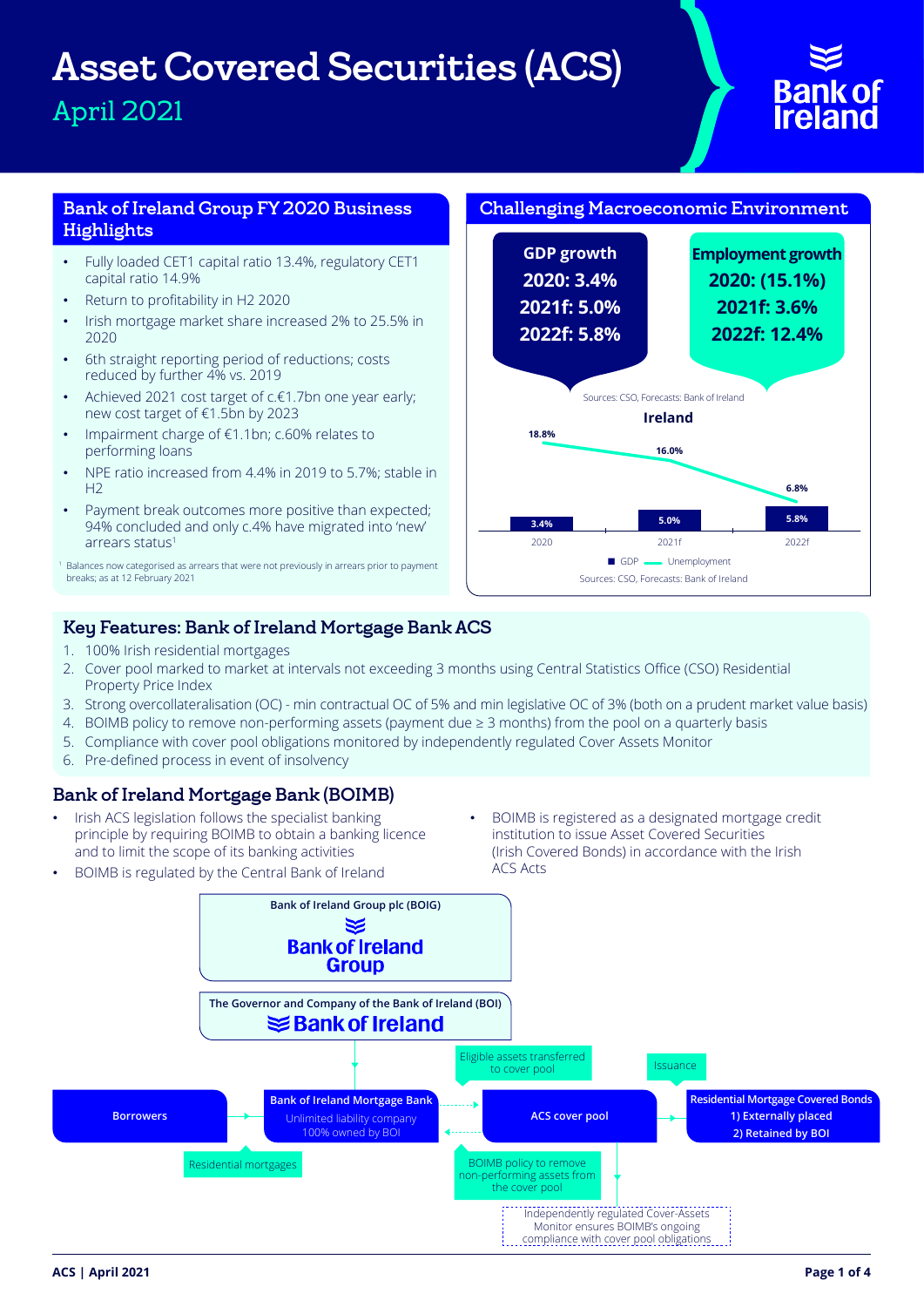# Cover Pool Summary

### **ACS definitions**

### **Total indexed property valuation:**

Indexed property valuation based on CSO Residential Property Price Index (quarterly)

# **Weighted average indexed LTV (Loan to Value):**

An average of the individual indexed LTV calculations weighted by the current balance of each property. The indexed LTV of a property is the current balance of a mortgage divided by the historical property valuation indexed up to date with a 15% discount applied to any uplift in valuation

### **Non-performing assets (NPAs)**

A mortgage account in arrears of 3 months or more. BOIMB policy to remove NPAs on a quarterly basis

### **Prudent market value of mortgages:**

Nominal value of the mortgage capped at 75% of the indexed property valuation

### **Qualified substitution assets:**

Deposits with eligible financial institution (BOI) capped at 15% of bonds in issue

## **Prudent market value of cover pool:**

Prudent market value of mortgages plus qualified substitution assets

### **Legislative overcollateralisation:**

Prudent market value of mortgages plus qualified substitution assets divided by bonds in issue

- ACS cover pool is marked to market at intervals not exceeding 3 months using CSO Residential Property Price Index
- Legislative overcollateralisation (contractual minimum of 5%) is calculated on a prudent market value basis (i.e. nominal value of mortgage capped at 75% of the indexed property valuation)
- Graph illustrates the dynamic nature of legislative overcollateralisation. As property prices reduce, the difference between legislative and nominal overcollateralisation increases and vice versa
- As a result, at all times the value of the underlying assets in the cover pool (adjusted for changes in house prices) materially exceeds the point-in-time liabilities in the pool
- Therefore, at time of purchase, an investor in ACS always has significant protection against house price falls

# For further detail see: **www.bankofireland.com/debtinvestor**

- Mortgage accounts in arrears of 3 months or more removed voluntarily each quarter
- Marked to market cover pool

| <b>Table 1 Cover Pool Summary</b>                 | <b>Mar-20</b> | <b>Jun-20</b> | <b>Sep-20</b> | <b>Dec-20</b> |
|---------------------------------------------------|---------------|---------------|---------------|---------------|
| Total indexed property valuation (bn)             | €29.8         | €29.0         | £28.7         | €28.2         |
| Aggregate balances<br>of the mortgages (bn)       | €12.7         | €12.4         | €12.1         | €11.7         |
| Weighted average indexed LTV                      | 58%           | 58%           | 58%           | 57%           |
| % of mortgage accounts in arrears<br>(≥ 3 months) | 0.08%         | 0.02%         | 0.00%         | 0.02%         |
| <b>Table 2 Bond Summary</b>                       |               |               |               |               |
| Value of bonds in issue (bn)                      | £6.6          | £6.6          | £6.6          | €6.1          |
| Nominal overcollateralisation                     | 106%          | 102%          | 97%           | 106%          |
| Prudent market value<br>of mortgages (bn)         | €12.4         | €12.1         | €11.8         | €11.5         |
| Qualified substitution assets (bn)                | €1.0          | €1.0          | €1.0          | €0.9          |
| Prudent market value of cover pool (bn)           | €13.4         | €13.1         | €12.8         | €12.4         |
| Legislative overcollateralisation                 | 101%          | 97%           | 93%           | 102%          |

\*Data sourced from BOIMB HTT & Mortgage Pool data

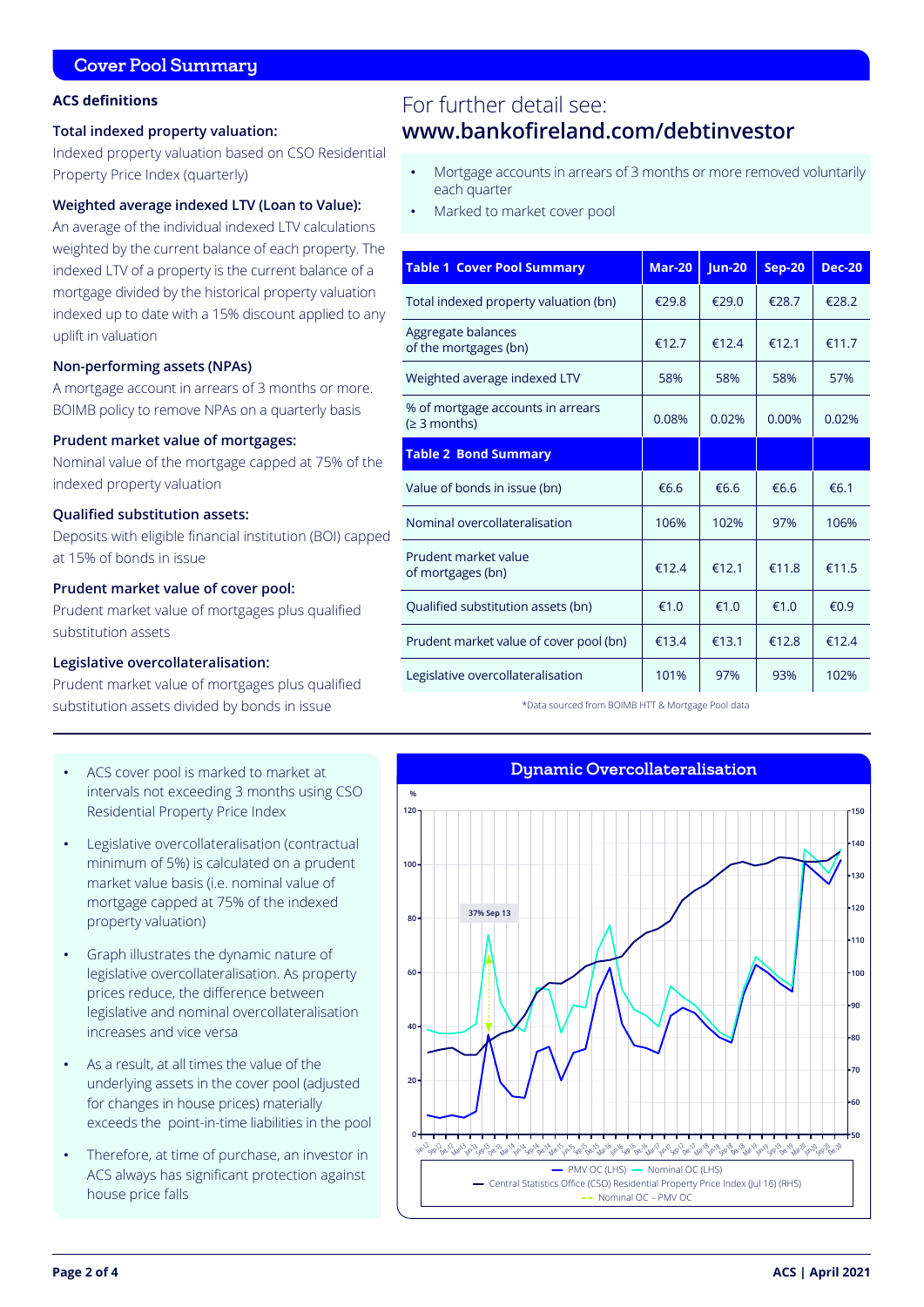# Irish Housing Market



Graph shows: y-o-y change in residential property prices Source: CSO



Graph shows: Value of mortgage lending per quarter in millions and annual change in volume of mortgages

Source: Banking & Payments Federation Ireland



Graph shows: New dwelling completions by quarter Sources: CSO

Ireland's house prices versus other European countries



Graph shows: Change in nominal house prices in selected countries (index) Source: OECD Economic Outlook Database, December 2020



Graph shows: Number of transactions per month Source: Property Services Regulatory Authority



Graph shows: y-o-y change in private rents Source: CSO